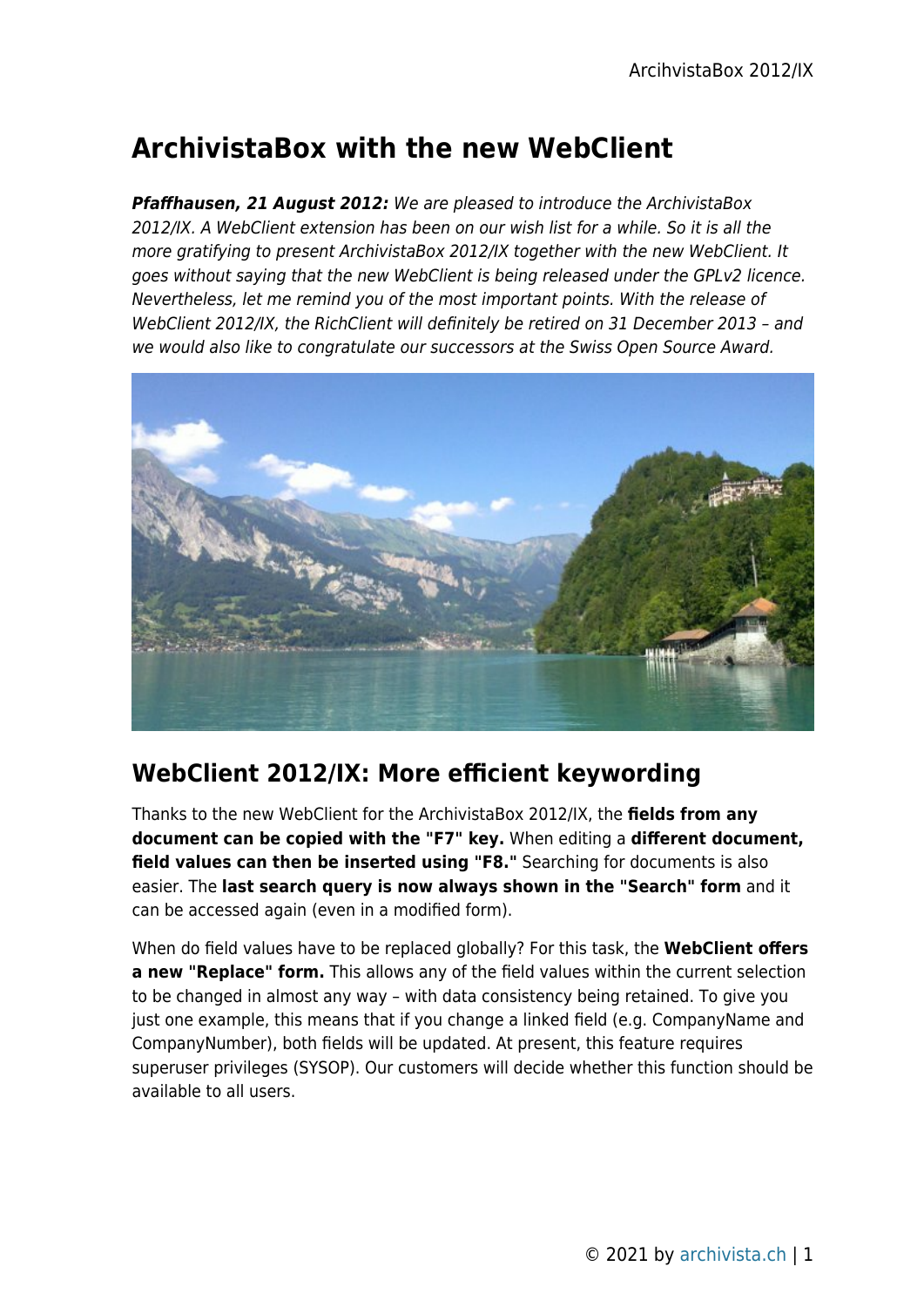| Replace<br><b>View</b><br>Search<br>Edit                        |  |  |  |  |  |  |  |  |  |
|-----------------------------------------------------------------|--|--|--|--|--|--|--|--|--|
| Field:<br>Date                                                  |  |  |  |  |  |  |  |  |  |
| Search for:                                                     |  |  |  |  |  |  |  |  |  |
| Change with:                                                    |  |  |  |  |  |  |  |  |  |
| $\Box$ Joker at the begin of textfields $\Box$ Joker at the end |  |  |  |  |  |  |  |  |  |
| Execute                                                         |  |  |  |  |  |  |  |  |  |
|                                                                 |  |  |  |  |  |  |  |  |  |

**Customers with a maintenance contract can request the new CDs by email/telephone and install them using online update.** The functions are also available in the **Community version.**

#### **Open source – at first hand and developed 100% inhouse.**

All of these new features are available under the open source license GPLv2. This means that the source code is freely accessible to customers (and within the Community version). Even at the risk of repeating myself I would like to point out that a GPLv2 open source licence involves significantly more than just source code. **The GPLv2 license clearly includes free code availability, but also the obligation to continue to publish the source code.**

Unfortunately, both points are often and deliberately easily misunderstood. I recently realised during a meeting that an experienced IT manager did not know the difference between the licence from a certain large three-lettered German ERP provider and the GPL license. However, our source code is also sometimes copied and modified (and sold), in breach of copyright or without the necessary acquisition of a GPL licence e.g. the modified source code is not published.

In this sense, we are pleased that we can offer the **Archivista WebClient at firsthand with an open source GPLv2 license.** Incidentally, we have been publishing the source code of the ArchivistaBox since 2005. The original transformation of the older Windows software (the DMS solution has been in existence since 1998) was completed in 2007. Between 2005 and 2011, we outsourced the development of a part of our software (e.g. 32-bit version with T2). This is no longer the case though, as **we have been working exclusively in-house for several months now.** For which we use the programming languages Perl, C/C++ and PHP. In addition, there is also some bash code – although bash code is not a programming language by any stretch of the imagination ;-).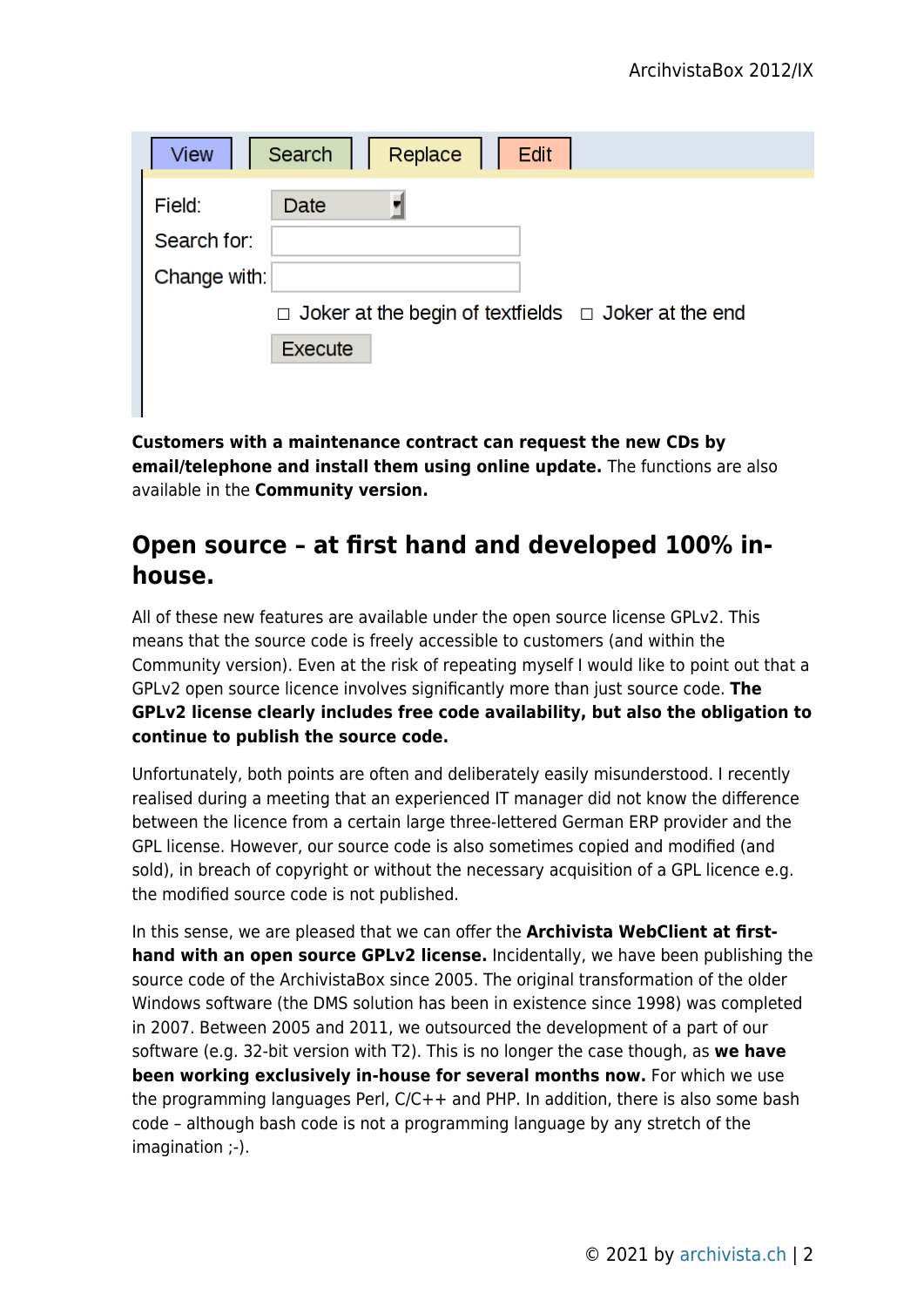We cannot say from our own experience, whether or not outsourcing would have worked. The development of the then 32-bit version of ArchivistaBox would hardly have been possible without external help. We learned a lot from external partners. Not least because we worked with the GPI licence, and we gradually could – and also wanted to – take more responsibility for the ArchivistaBox. Today, in-house development gives us much more flexibility, and we are happy to pass this on to our customers.

### **Archivista RichClient: End-of-life (EOL) on 31 December 2013**

| <b>Archivista</b> |                              |          |                        |                              |        |                                                                       |    |          |                                                            | $-10 \times$             |
|-------------------|------------------------------|----------|------------------------|------------------------------|--------|-----------------------------------------------------------------------|----|----------|------------------------------------------------------------|--------------------------|
|                   | Datenbank Bearbeiten         | Suchen   |                        | Makros Tabelle Hilfe         |        |                                                                       |    |          |                                                            |                          |
| 미위백               | H                            | $\lvert$ | ▸◉<br>H                | $\sigma_{\ast}$<br>$\bullet$ | hia X  | 44 2↓ 3↓ 至                                                            |    |          | $\equiv$ $\boxed{m}$ $\boxed{d}$ $\boxed{d}$<br>$\bigcirc$ |                          |
| Titel             |                              |          | Datum                  | Akte                         | Seiten | Stichwörter                                                           |    | Personen | Notiz                                                      | Erl ▲                    |
| Meine erste Akte  |                              |          | 04.02.2004             | $\vert$ 1                    | 0      | Akte; Archivista                                                      |    | Muster   |                                                            | 04                       |
|                   |                              |          |                        |                              |        |                                                                       |    |          |                                                            | $\overline{\phantom{a}}$ |
|                   | Datum 04.02.2004 Akte 1      |          | Seiten $\boxed{0}$     | $Order$ <sup>1</sup>         |        | $M$ arkiert $\Box$ Eigentümer                                         | T  |          |                                                            |                          |
|                   | Titel Meine erste Akte       |          |                        |                              |        |                                                                       |    |          |                                                            |                          |
|                   | Stichwörter Akte; Archivista |          |                        |                              |        |                                                                       |    |          |                                                            |                          |
| Personen Muster   |                              |          |                        |                              |        |                                                                       |    |          |                                                            |                          |
| Notiz             |                              |          |                        |                              |        | Format TIFF G4                                                        |    |          |                                                            |                          |
|                   |                              |          |                        |                              |        | Archiviert F<br>Erfasst $\Box$                                        |    |          |                                                            |                          |
| Seitentext        |                              |          |                        |                              |        |                                                                       |    |          |                                                            |                          |
|                   |                              |          |                        |                              |        |                                                                       |    |          |                                                            |                          |
|                   |                              |          |                        |                              |        |                                                                       |    |          |                                                            |                          |
|                   |                              |          |                        |                              |        |                                                                       |    |          |                                                            |                          |
|                   |                              |          |                        |                              |        |                                                                       |    |          |                                                            |                          |
|                   |                              |          |                        |                              |        |                                                                       |    |          |                                                            |                          |
|                   |                              |          |                        |                              |        |                                                                       |    |          |                                                            |                          |
|                   |                              |          |                        |                              |        |                                                                       |    |          |                                                            |                          |
|                   |                              |          |                        |                              |        |                                                                       |    |          |                                                            |                          |
|                   |                              |          |                        |                              |        |                                                                       |    |          |                                                            |                          |
|                   |                              |          |                        |                              |        |                                                                       |    |          |                                                            |                          |
|                   |                              |          |                        |                              |        |                                                                       |    |          |                                                            |                          |
|                   |                              |          |                        | $\nabla$ Aktiviert           |        | Seitenansicht<br> 4 <br>$\blacktriangleright$<br>$\blacktriangleleft$ | PI |          |                                                            |                          |
| Archiv (test999)  |                              |          | Datensatz: 1 von 1 (1) |                              |        | Auswahl: Alle Datensätze                                              |    |          |                                                            |                          |

With the release of the WebClient 2012/IX, the old RichClient will no longer be developed further. All RichClient functions are now available in the WebClient (in a more efficient version). Customers who still use the RichClient can immediately migrate to ArchivistaBox 2012/IX. Support for the RichClient will be maintained until 31 December 2013. As a reminder, the **RichClient has been around since 1998,** and at the end of 2013, after more than 16 years, it will be ready to go into well-deserved software retirement. **16 years is a long time, and quite unique in the world of software.** I would, though, be happy to refer you to our **[web museum.](http://www.archivista.ch/1998_10/index.htm)** Transparency and consistency are important to us, even though the industry is quite keen to forget the past [e.g. in the case of signatures].

The **RichClient is released under an open source licence. If somebody would like to convert the VB code into a newer programming language, we would be**